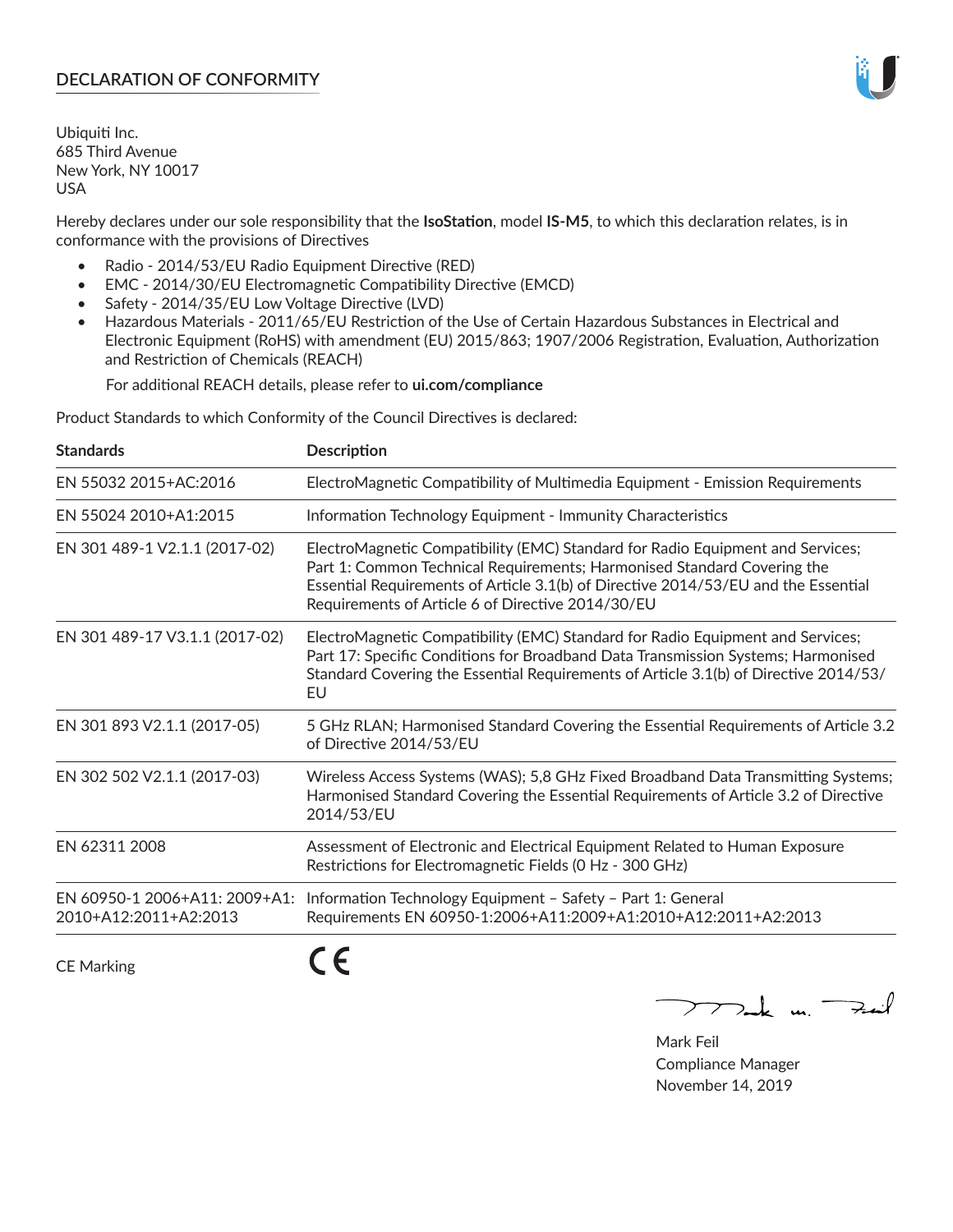# **DECLARATION OF CONFORMITY**



## **български** [Bulgarian]

С настоящото Ubiquiti декларира, че това устройство IS-M5 е в съответствие със съществените изисквания и други приложими разпоредби на Директиви 2014/53/EC, 2014/30/ЕС, 2014/35/ЕС.

## **Hrvatski** [Croatian]

Ubiquiti ovim putem izjavljuje da je ovaj uređaj IS-M5 sukladan osnovnim zahtjevima i ostalim bitnim odredbama Direktiva 2014/53/EU, 2014/30/EU, 2014/35/EU.

## **Čeština** [Czech]

Ubiquiti tímto prohlašuje, že toto IS-M5 zařízení, je ve shodě se základními požadavky a dalšími příslušnými ustanoveními směrnic 2014/53/EU, 2014/30/EU, 2014/35/EU.

## **Dansk** [Danish]

Hermed, Ubiquiti, erklærer at denne IS-M5 enhed, er i overensstemmelse med de væsentlige krav og øvrige relevante krav i direktiver 2014/53/EU, 2014/30/EU, 2014/35/EU.

## **Nederlands** [Dutch]

Hierbij verklaart Ubiquiti, dat deze IS-M5 apparaat, in overeenstemming is met de essentiële eisen en de andere relevante bepalingen van richtlijnen 2014/53/EU, 2014/30/EU, 2014/35/EU.

## **English**

Hereby, Ubiquiti, declares that this IS-M5 device, is in compliance with the essential requirements and other relevant provisions of Directives 2014/53/EU, 2014/30/EU, 2014/35/EU.

## **Eesti keel** [Estonian]

Käesolevaga Ubiquiti kinnitab, et antud IS-M5 seade, on vastavus olulistele nõuetele ja teistele asjakohastele sätetele direktiivide 2014/53/EL, 2014/30/EL, 2014/35/EL.

## **Suomi** [Finnish]

Täten Ubiquiti vakuuttaa, että tämä IS-M5 laite, on yhdenmukainen olennaisten vaatimusten ja muiden sitä koskevien direktiivien 2014/53/EU, 2014/30/EU, 2014/35/EU.

## **Français** [French]

Par la présente Ubiquiti déclare que l'appareil IS-M5, est conforme aux exigences essentielles et aux autres dispositions pertinentes des directives 2014/53/UE, 2014/30/UE, 2014/35/UE.

## **Deutsch** [German]

Hiermit erklärt Ubiquiti, dass sich dieses IS-M5 Gerät, in Übereinstimmung mit den grundlegenden Anforderungen und den anderen relevanten Vorschriften der Richtlinien 2014/53/EU, 2014/30/EU, 2014/35/EU befindet.

## **Ελληνικά** [Greek]

Δια του παρόντος, Ubiquiti, δηλώνει ότι αυτή η συσκευή IS-M5, είναι σε συμμόρφωση με τις βασικές απαιτήσεις και τις λοιπές σχετικές διατάξεις των οδηγιών 2014/53/EE, 2014/30/EE, 2014/35/EE.

## **Magyar** [Hungarian]

Ezennel Ubiquiti kijelenti, hogy ez a IS-M5 készülék megfelel az alapvető követelményeknek és más vonatkozó 2014/53/ EU, 2014/30/EU, 2014/35/EU irányelvek rendelkezéseit.

## **Íslenska** [Icelandic]

Hér, Ubiquiti, því yfir að þetta IS-M5 tæki er í samræmi við grunnkröfur og önnur viðeigandi ákvæði tilskipana 2014/53/ ESB, 2014/30/ESB, 2014/35/ESB.

## **Italiano** [Italian]

Con la presente, Ubiquiti, dichiara che questo dispositivo IS-M5, è conforme ai requisiti essenziali ed alle altre disposizioni pertinenti delle direttive 2014/53/UE, 2014/30/UE, 2014/35/UE.